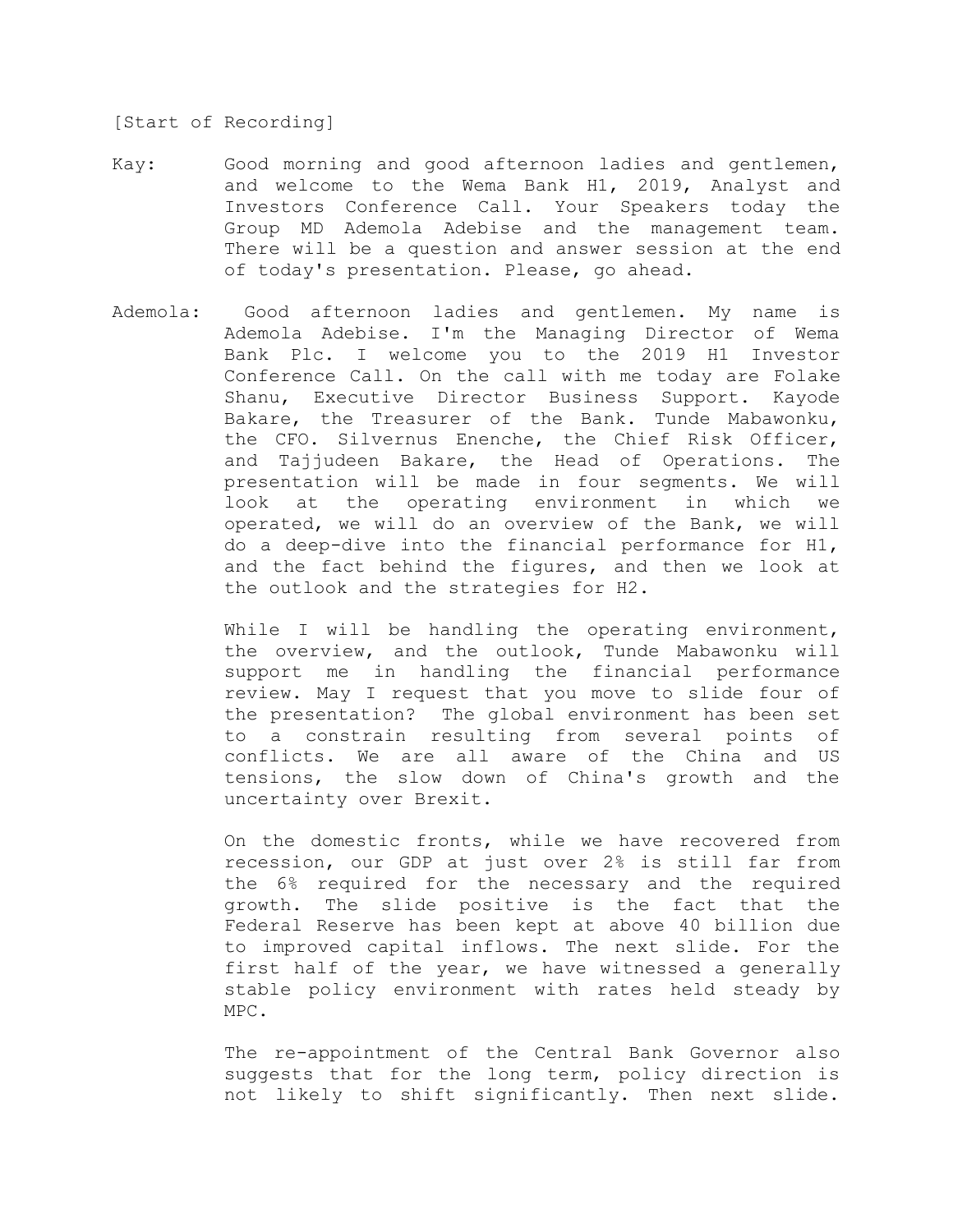slide seven, please. Despite the tough terrain, we had a modest performance. Our deposits grew by 20% moving from 369 billion at full year 2018 to 446 billion. Our earnings improved by 27% moving to 40 billion. Our Balance Sheet grew also by 29% moving from 48 billion at full year 2018 to 632 billion by June 2019.

Details of these will be given by the CFO. We are optimizing our alternative channels to improve service delivery. Also during the year, we maintained our ratings from the rating agencies. We had to local rating agencies and one international rating agency switch. Slide eight. Our flagship digital Bank ALAT still continues to garner recognition from local and international audience.

While acquisition numbers may not have rising sharply on ALAT, we are deepening our transaction numbers witnessing increased volumes and values of transactions. We have also optimized our technology backbone positioning us for even greater scale. One of the key project that we handled during the first half of the year was the what we call "the project IT refresh" which had to do with changing our backbone, our servers, our network devices and of course upgrading our core banking applications.

Slide nine. We have extended the value proposition of ALAT which is simplicity, reliability and convenience to our small and large corporate customers. We launched ALAT for business which caters for the SMEs and the corporates. We also launched "Outlet by ALAT". Outlet by ALAT allows us to aggregate values for everyone even our non-users or non-customer of ALAT.

We currently have lifestyles offerings on entertainments, events and gaming. We partnered with BetNaija for example to deploy a game for the ongoing Big Brother Naija event. Plans to extend to other value propositions are in the pipeline. We are also building partnership to extend our capability to deliver personalized value for propositions to our customers.

Please move to the next slide. AT the Bank, we had ensured all our initiatives align with the Nigerian sustainable Banking principles and the sustainable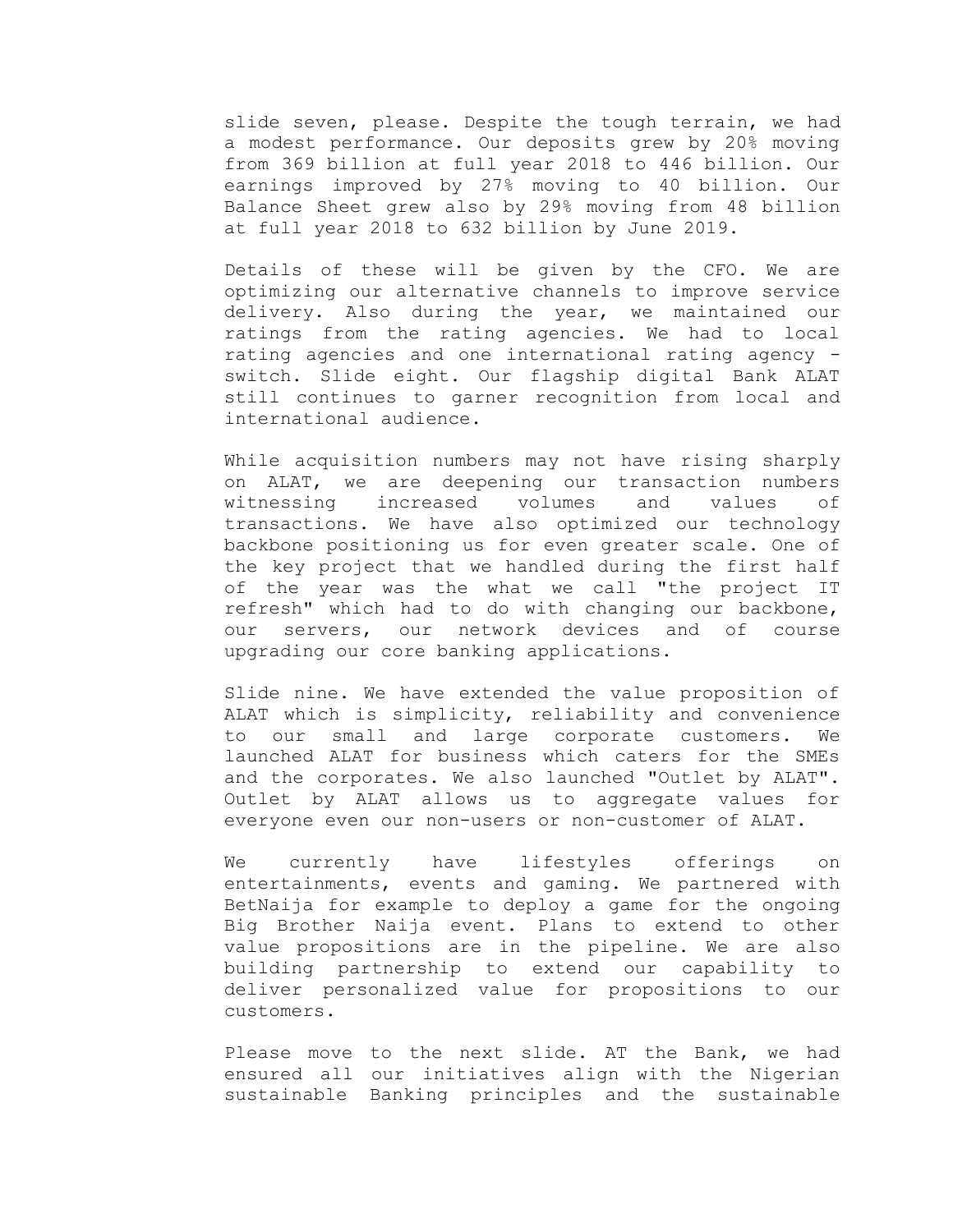development goals. We remain committed to sustainability. Our first ever Hackaton had a sustainable component to it where we focused on developing solutions not just for the business but also for impact on society.

Our commitment to women empowerment was evident by the launch of Sera by Wema, our women's value proposition and the various women empowerment initiatives that we've been sponsoring in the last half year. In our technology aspirations, we have also automated our environment and sustainability platform allowing seamless bank wide assessment of the sustainability of transactions we seek to finance. I will now hand over to Tunde Mabawonku the CFO who will do a deep-dive into the numbers and the facts behind the numbers.

Tunde: Okay. Thank you very much Sir. Good afternoon once again. My name is Tunde Mabawonku, the Chief Finance Officer of the Bank. What I will do is to just walk you through from slide 12 to 22, and give you in-depth analysis into the numbers of the Bank. so if you join me and turn to slide or page 12, the 2019 half year financials.

And what you see by looking at these pages is broken into six, earnings, PBT, Opex, total Assets. Like the CEO have said, there was mixed economic performance in the first half of the year from the global scene to some of the challenges we faced on the local sociopolitical landscape. But looking at these numbers, you will see some improvement year on year.

Earnings for example up 27%, 40 billion. PBT, up 43.64%. Deposit which for us is a key measure of market share and confidence, deposits is up 20% to 446 billion and a numbers of indices. The key one in red, operating expenses that went up 20%, but in subsequent slides I will give some more colour into what happened on Opex. But in summary year on year, quarter on quarter, you can see that the financial performance of the Bank is improving.

If you go to the next slide, slide 13, this gives a lot more details into the financial highlights. This slide is broken into four sections, earnings, revenue, efficiency, margin and assets quality, I will start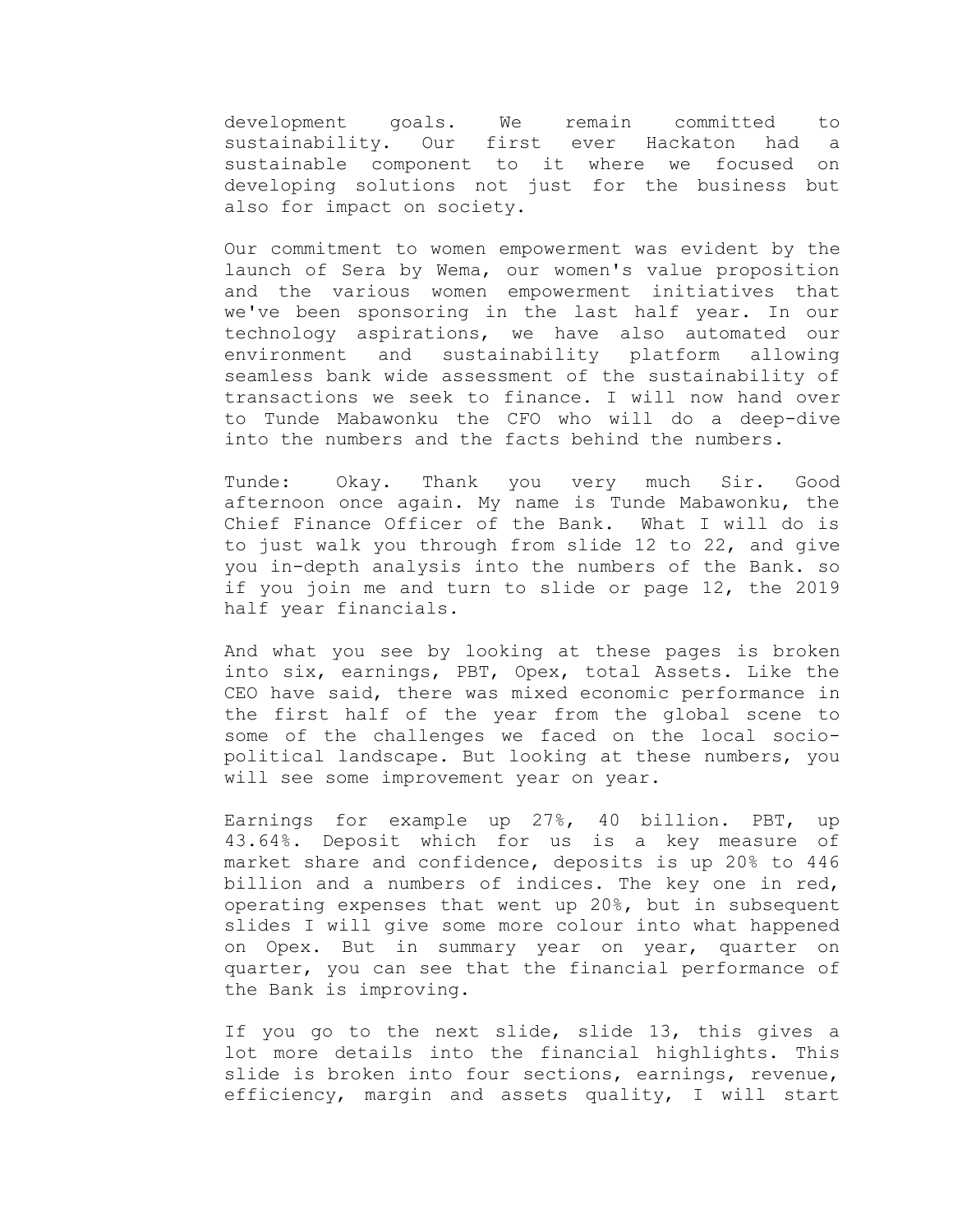from the bottom. If you look at the section around asset quality, a couple of things stand out. Number one, ROE numbers finally double digits. You recall two or three years ago, ROE was around 5-4%, today its at 10.5. We think we are on track to deliver the ROE estimates for the Bank. Unaudited MPLs are 3.55. Interesting thing is that Wema Bank in the last five years has been able to keep its MPLs below 5% despite the ups and downs and economic cycles.

The LDR load to Deposit Ratio, we closed the half year at 62.98% above what we call "the new minimum" the new regulation that will kick in from September mandating Banks have LDR not below 60%. One other key thing is liquidity is getting better as we deploy and try to manage a more efficient Balance Sheet. If you look at this slide 13, still some concerns especially in the area of yield, with is a slight drop in yield.

I will give some more context to that in subsequent slides. Capital adequacy also deeped slightly but that was on the back of a larger loan book and the fact that unaudited earnings are not allowed for CAR computation until end of the year. So when the earnings are audited, PBT is finalized, that flows back to CAR computation.

So what the slides is that comparing half 19 and half year 2018, there has been significant improvement in the Bank's numbers. So if you go to the next slide page 14, this just breaks down the earnings strength. If you look at the bottom left, it shows you the breakdown of interest income. There has been some pressures in the last couple of months on the need to reprise the loan book.

Obviously as some risks tended down in the money markets, some customers have come back to ask for lower rates on lending. Also as the battle for improved LDR for Bank continued, we start see Tier 1 Bank try to do retail play and try to force down some of the rates. Also you see on the left hand side, interest incomes still remain strong, though at a slightly lower yield. But if we look at the next half of the year we see some possible improvement from the money market side. That might translate to better earnings.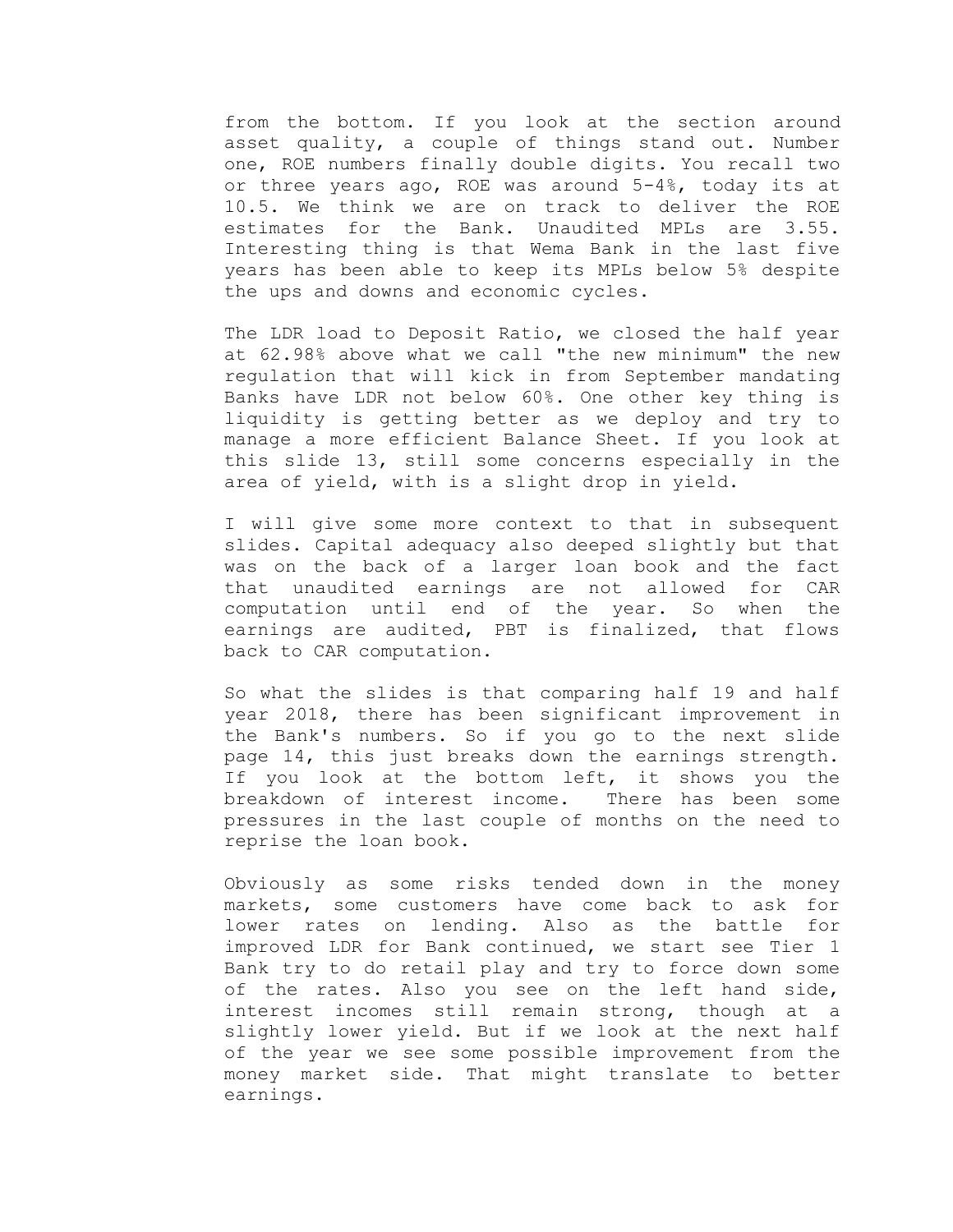On the right hand side shows a break down of the fees and you can see from a low based of less than 3 billion in fees a few years ago, the Bank is earning 7.94 or almost an average of 1.5 billion per month in fees. The expectation is that as we ramp up we should be able to get to the 2 billion per month mark in fees, fees and commissions on trading income, all adding to the bottom line. So despite some slight contraction in yield, we've seen fees continue to remain resilient and continue to grow. If you go to slide 15, this shows some colours on the efficiency numbers of the Bank.

Cost to Income ratio above 80%. Sincerely it's still a major concern. Yes, we started from a high of 90. We brought this down to around 85. Our plan is to bring this sub 80s, 75 or so before end of the year. And its largely a number of issues. Number one is to grow the top line obviously. Number two, where we have opportunities to be disposed of non-core assets, to dispose off and free up liquidity. Number three is also technology; continue to use technology to bring down operating costs. If you look at the cost drivers on the left. A couple of things you will see there, personal expenses, statutory and other expenses.

Interestingly for one of the major expense item is the AMCON Levy. So the more you grow the more your levy. Wema Bank has grown Balance Sheet by 25%. So obviously, AMCON levy grows by 25% automatically. So the push for us is to ensure the earnings growth outweighs the Balance Sheet growth so that we can get more accretion to the bottom line.

So grow earnings at the rate faster than we are growing cost, faster than inflation, and faster than asset growth. The target still remains to bring cost to income below 75 before the end of the year. If you go to the next slide, just also some further drill down into efficiency and margins, like I mentioned, some initial slight pressure on the loan book. Obviously as we also take advantage of some intervention schemes with DBN, on lending, bank of Industry On lending. We need to manage that with deployment of assets from the loan book.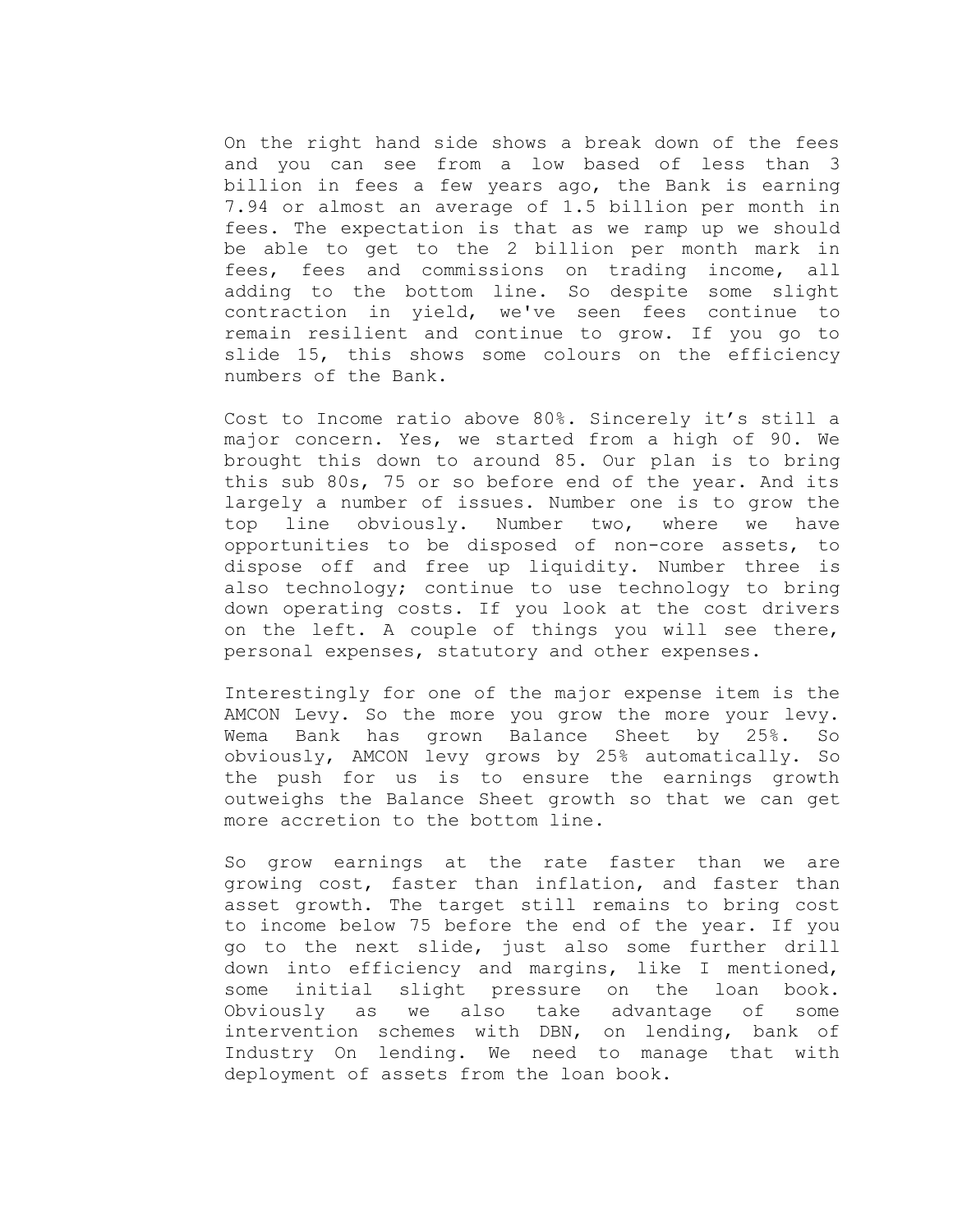We don't see that much pressure between now and the end of the year. We think things will possibly normalize. From the money markets, at the last MPC, the committee came up to say that they have no intention of reducing rates any time soon, but they will keep an eye on what is happening within the market. So that will also translate to some possible stability with money markets rates. But most importantly for us is to ramp up the yields and as you start looking at the loan book, the effort is to push the retail end of the book and as you do more retail lending, where we can get better yield, you start seeing the net interest margin improve to above the 7%.

We think within an end of the year, we should be back close to the target of the 7.5% net interest margins. If you go to the next slide, slide 17, we just try to do a further breakdown of the deposit analysis. And I can see from the title, deposits are growing and the deposit mix is work in progress for the Bank. Deposit was 254 billion less than 2 years ago, we are closing into the 500 billion mark in deposits so within two years we've been able to double the Balance Sheet.

If you look at the bottom left and the mid right, you will see that the mix is still not there. The fixed deposit is close to 50%, DDA, Savings, Domiciliary, around the other 50. The target is to move the 50% of fixed deposit to around 40-45% before the end of the year. The number of the initiatives we've done around ALAT, around the retail platform, now we've started seeing traction, and we started seeing those numbers slowing, start adding to the bottom line and a further dropping cost of funds.

The left hand side here, we defined retail and individuals for the purpose of this chart and you can start seeing that slowly individual volumes will start getting some more traction from deposits. The Loan Book also is an interesting story if you join me in slide 18. We've been able to do 15, almost 16 billion in incremental loans this year, small numbers but comprising to the base of 275, almost a growth rate of around 11%.

What we've done is to continue to identify short term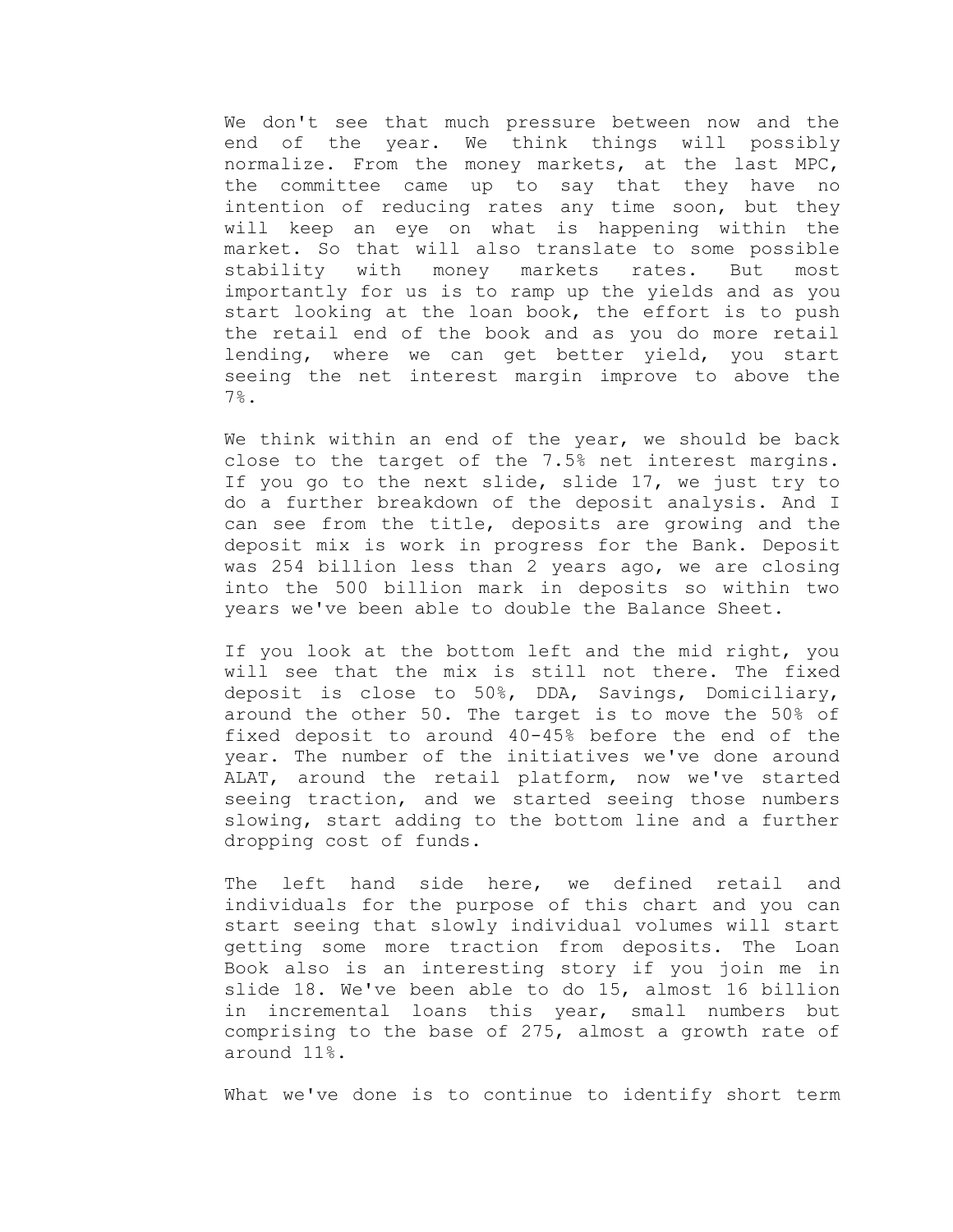sectors where we can get traction. Also in some areas where we saw opportunity for enhancements like with the construction, we enhanced some lines to make some good margins. So largely the loan book continues to grow. We think we will meet the target of around 15% in loan book growth between now and the end of the year. But interesting fact about the loan book is shown clearer on page 19 where you see the breakdown by sector and you can see that still we don't have any sector accounting for more than 20%. Oil and gas here is both down-stream and mid-stream and up-stream.

And there we still kept ratios below the 20% mark. Just to ensure that we have a diversified portfolio. Like I said, for the loan book, its short term, short tenured transactions where we can sweat the Balance Sheet a lot faster. Foreign currency portfolio of the Loan Book is still quite small and largely for us is, foreign currency loans where receivables are obviously in foreign currency, where the exchange rate risk is minimized and we can get some good traction.

If you go to slide 20, it shows you a breakdown of the MPLs and you can see MPL numbers still below the 5% mark. We don't expect any major surprises between now and end of the year in terms of MPLs. We've been able to get some pay-downs. So if you look at the right hand side of the chart, MPL numbers dropped from 4.29 billion to 10.31 billion. Some pay-down in the general space and some pay-down in the [?] Agric and some customer got more cash back in to be able to pay-down and meet their obligations.

Wema does not have any major exposure in the power space, in the telecom space, within the up-stream space. So some of the areas that witnessed challenges in the last few years we were relatively immune. Going on to Capital if you look at slide 21, just to show you some colours on the funding of the Bank largely still funded by deposits. Capital adequacy at 14.59 remains above the threshold of 10%. Like I said earlier, based on regulatory rule, we cannot add the unaudited profit.

It's at the year end that we add back. And once we do that we see CAR numbers rising back as high as 17%. And the more the profits we add the better we can make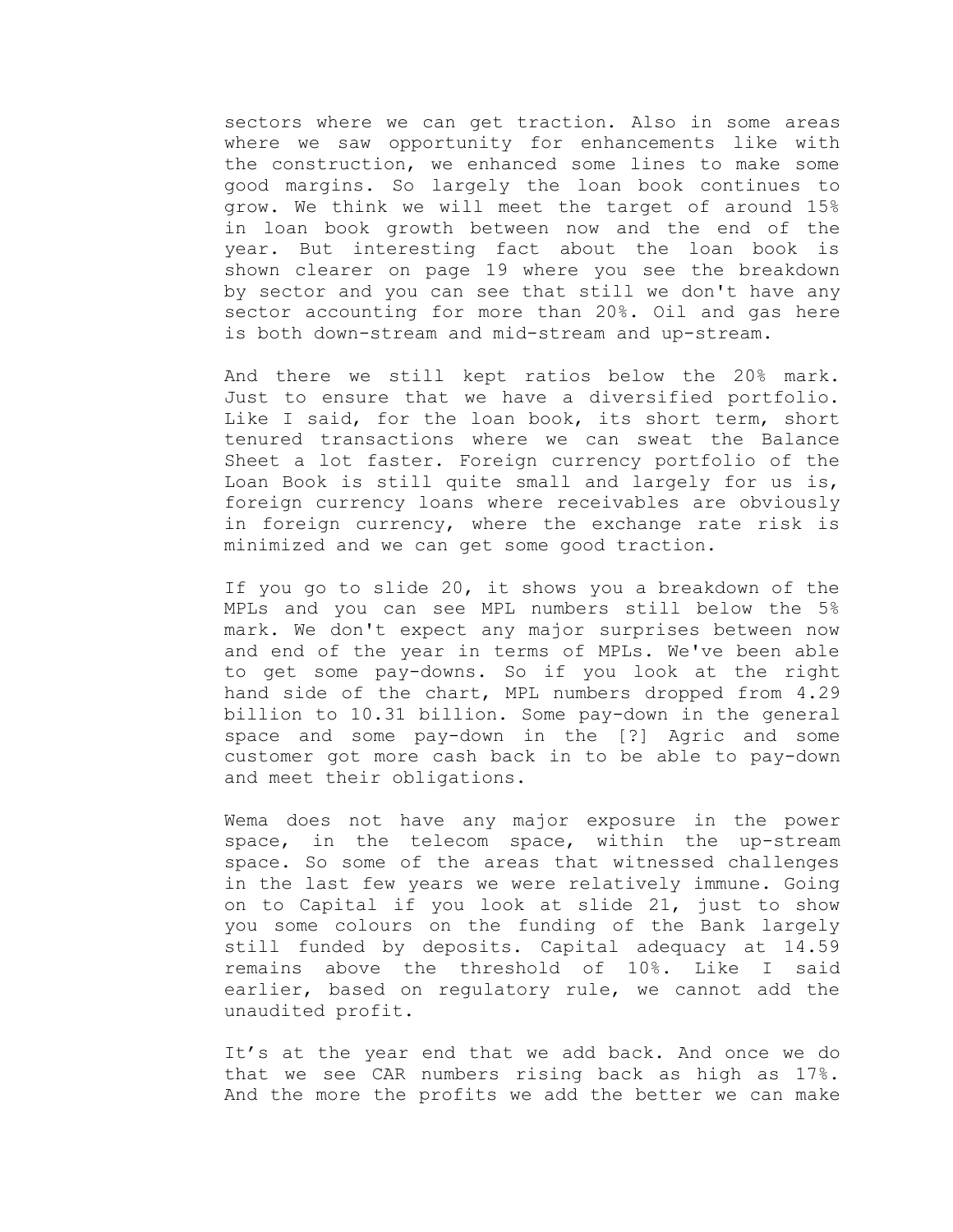use of Tier 2 capital because we have excess of that and hinged-up in the CAR computation. So capital adequacy will remain largely above the threshold. The CEO will also give you some insight into our plans regarding the CBN pronouncement of Banks having to hinge up their capital base in the near future.

So in summary really if you look at the trend of Wema half year to half year, year on year, you can see that we continue to grow, you can see the market share inching up, earnings up, deposits liabilities, the key measure also up. There is still work for us to do in terms of cost to income. We need to continue to improve on the mix, continue to sweat the apex to ensure that we have better ROE numbers. I will now hand over to Mr. Ademola Adebise for the concluding part. Thank you.

Ademola: Thank you Tunde. Can we move to slide 24? In terms of the outlook for the next half of the year, we believe we do not see a resolution of the major global conflicts. The new British Prime Minister still has uphill task of delivering Brexit with or without a deal. On the domestic fronts, post-election petitions are still being resolved. The cabinet has been rectified by the Senate and we expect to see traction in the coming months in terms of actual budgets and policy execution. The CBN policy on loan to deposit ratio requirement means that industries will focus on asset growth.

> The imperative will be to ensure that we have a robust risk management framework as we believe that MPLs will surge. The next slide. As a Bank we remain committed to our strategy, scale matters. So our focus is to grow profitably leveraging technology and innovation. Join me on the next slide, slide 26. We have plans to increase our capital to support our growth aspirations. While the industry is probably waiting for the CBN pronouncement on the capital requirement, we have started making plans looking at the various options available to us.

> Clearly the capital market is not where we would go at this point in time. But of course we will be looking at options for strategic investors. We will also be looking at options in the M&A space to meet our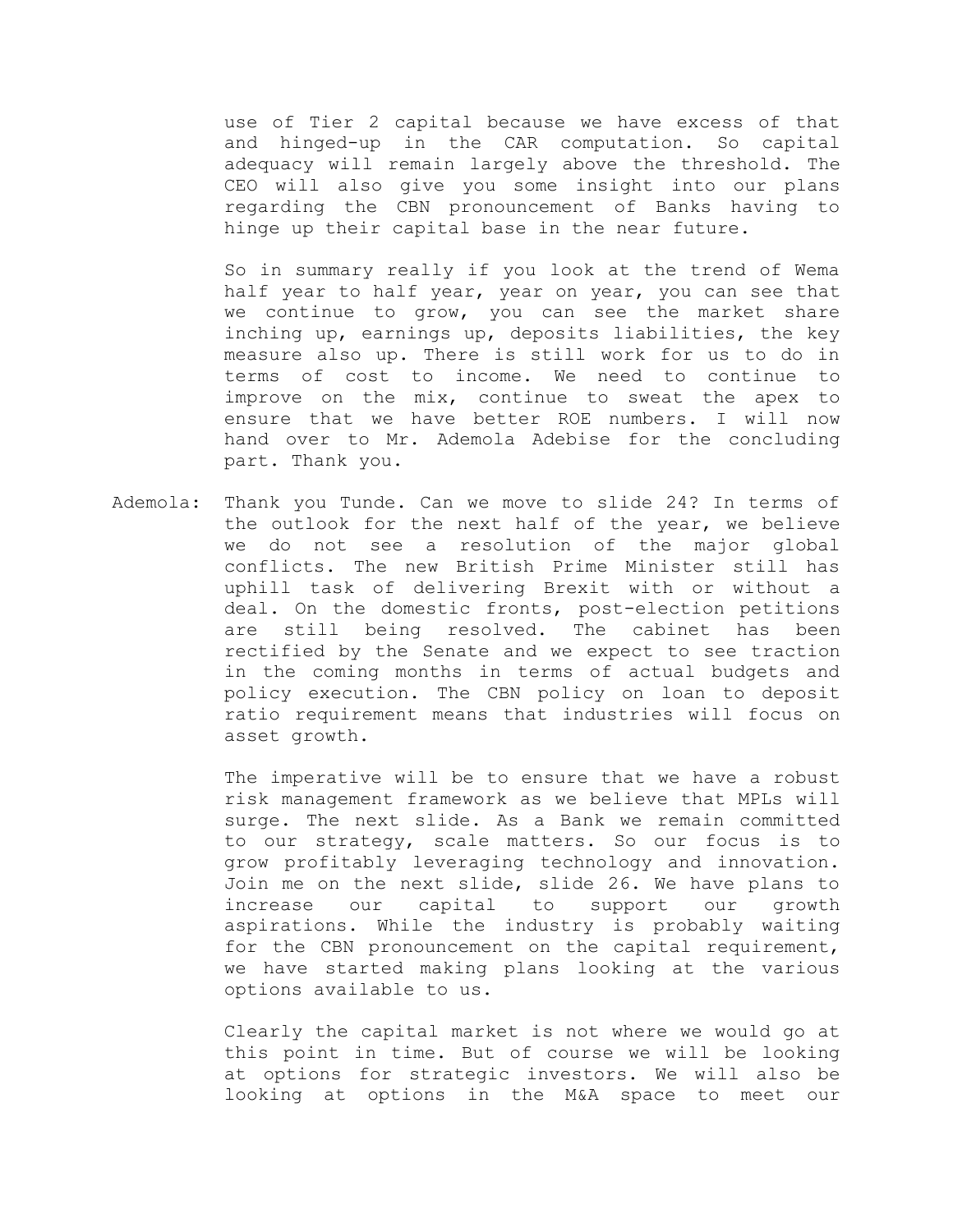requirements. We are very positive that we will scale and we're also in line with what the Central Bank' vision is. To make banks much stronger. We will continue to drive our corporate and commercial business to sweat our existing assets, to exit noncore assets or non-earning assets. We will continue to leverage all the various intervention schemes of the Federal Government to ensure we support the key sectors in the agric space, the creative industries, the SMEs.

ALAT will serve as the main trust of our retail aspirations. We recently had a seamless upgrade of our core banking applications and IT infrastructure. We are now positioned to drive optimal service delivery and advance our aspirations to be digital both internally and externally. We will also continue to focus on building the work force of the future through skill developments. We were exploring various options to develop capacity. We have a partnership with the Lagos Business school on leadership development and various other training programmes both cognitive and technical.

In terms of a guide - now I will go our last slide, in terms of a guidance for the next half of the year, we are positive that we will maintain and still meet the guidance that we gave at the beginning of the year. You will observe that we have adjusted the guidance for customer deposits and loan growth because of the growth we achieved half year, we have adjusted it further, stretched and we believe and we are very positive with all the plans that we have in place we would hit our numbers by year. End. I want to thank you for listening on this call. I will now hand over to the moderator for questions and answers. Thank you very much.

Kay: Thank you. We would now open the lines for questions. To ask a question, please press "0" on your phone's keypad or "7" to cancel a question request. That's "0" to ask a question and "7" to cancel a request. Thank you. Once again to ask a question, please press "0" on your phone's keypad or "7" to cancel a question request. Thank you. Your first question is from Oluwaseun Peters from FBN Quest. Please, go ahead.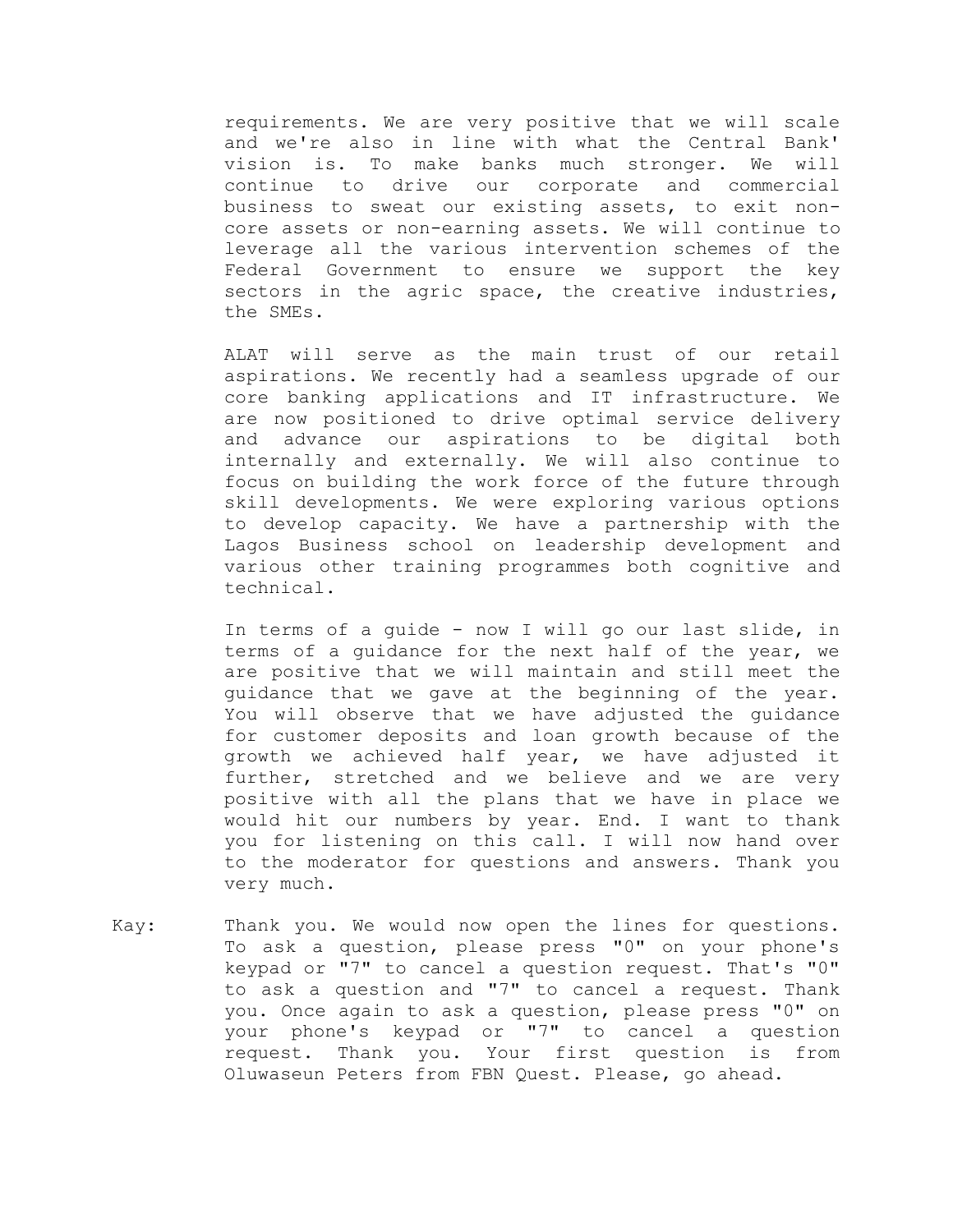Oluwaseun: Good afternoon. Thank you very much for the presentation. Quickly I like to ask, on your books, I didn't really see the impact of IFRS 16. No right of use of assets. I just want to ask what has been the impact of IFRS 16, Balance Sheet and also in terms of your cost. Hello?

Ademola: Yes we can hear you.

- Oluwaseun: Just the impact of IFRS 16 on your books. Thank you very much.
- Tunde: Hi, can you hear me, what I will do if you check the details financials that we loaded on the website, you see the impact of IFRS 16 there. Its still marginal as we don't really have that much assets that will be impacted by the accounting regulations. But relevant disclosures were made there. So if you check the notes to the Account; try to look for the particular note, I think that's note 16 or note 17 in the Account. You will see that the impact is negligible but yet we recorded it there in the account. So just please check the IR corner of the website and if its not there then I can share more specific details to you subsequently. Thank you.
- Kay: Thank you. To ask a question, please press "0" on your phone's keypad. Thank you. Your next question is from Fola Adeisa. Please, go ahead.
- Fola: Okay. Good afternoon. Hello?
- Ademola: Yes. we can hear you.
- Fola: Thank you for the presentation. Where you were talking [?] income ratio [?] towards last year.
- Ademola: Hello, sorry we are struggling to hear you. Are you talking about the cost to income ratio or.
- Fola: Yes, Cost to Income ratio of the bank compared with the
- Ademola: Okay. So what is the question?
- Fola: Okay. my question is to what the Bank is doing, you bring it down lower than what it is because when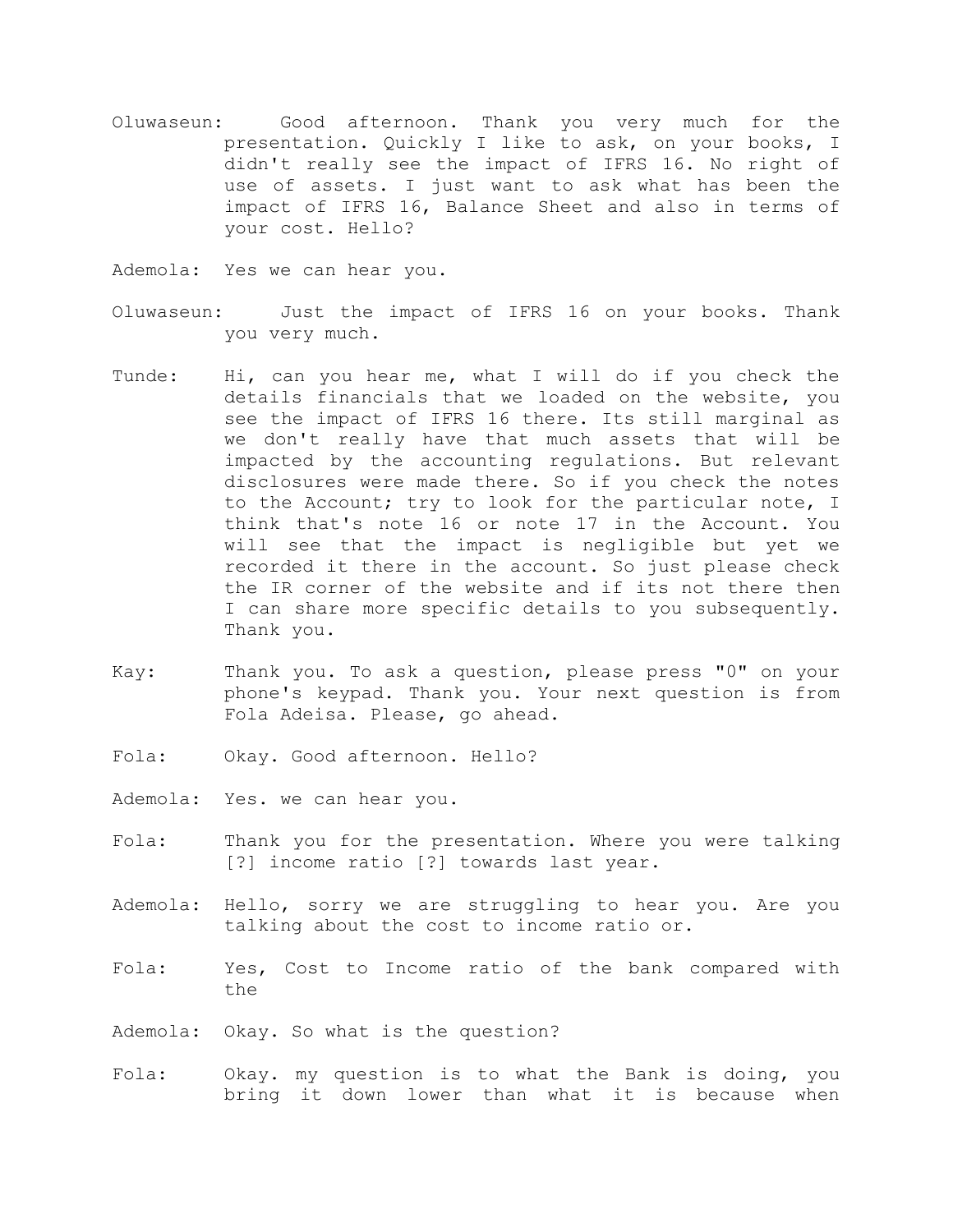compared to the what it was last year, I don't think the Bank is doing enough. So I want is know the bank is doing and what the Bank is not doing nice [?]. That's one.

- Ademola: Okay
- Fole: Then the second one. Your exposure to oil and gas. I didn't get the percentage of the [?] which of the sector of oil and gas you said the [?] is not performing [?] Thank you.
- Tunde: Okay. Thank you very much. I hope you can hear me clearly. For the oil and gas question, if you check the slides we presented, slide 19 shows the breakdown. On slide 19, you will see Oil and gas total at 19%. That 19% is upstream, downstream, and mid-stream trading. Out of the 19, upstream accounts for like 4% of the total loan book. The balance [?] of the 15% is largely downstream trading, so those that brings in largely AGO. On the next slide, slide 20, you will see the breakdown on MPLs. And you see oil and gas is almost negligible, less than N70 million in terms of actual MPLs.

So the oil and gas of the Bank has largely been downstream trading and so far its in a relatively clean loan book. In terms of cost to income, yes, we can do a lot more. We've dropped down. 2017, we are on a high of 91 or 92. 2018, we brought it down to 87. 2019 half year, we are on 86 there about. A number of things that we've done. First was to spend some small money to get the efficiency. We upgraded our technology platform to make sure that, Okay, things run a lot more efficiently than before and we minimize cost for reworks.

Secondly is to also use that technology to change the on-boarding and make sure that now on-boarding is paperless, its seamless, we don't need as much resources to drive that. Thirdly, one key element of cost to income surprisingly is also cost of funds. Now the better you can do your net interest margin impact on your efficiency ratios. So as you get some better deposit mix, you start seeing some work. One other area that went up this year has been personnel expenses. What happened was as we scaled up, we opened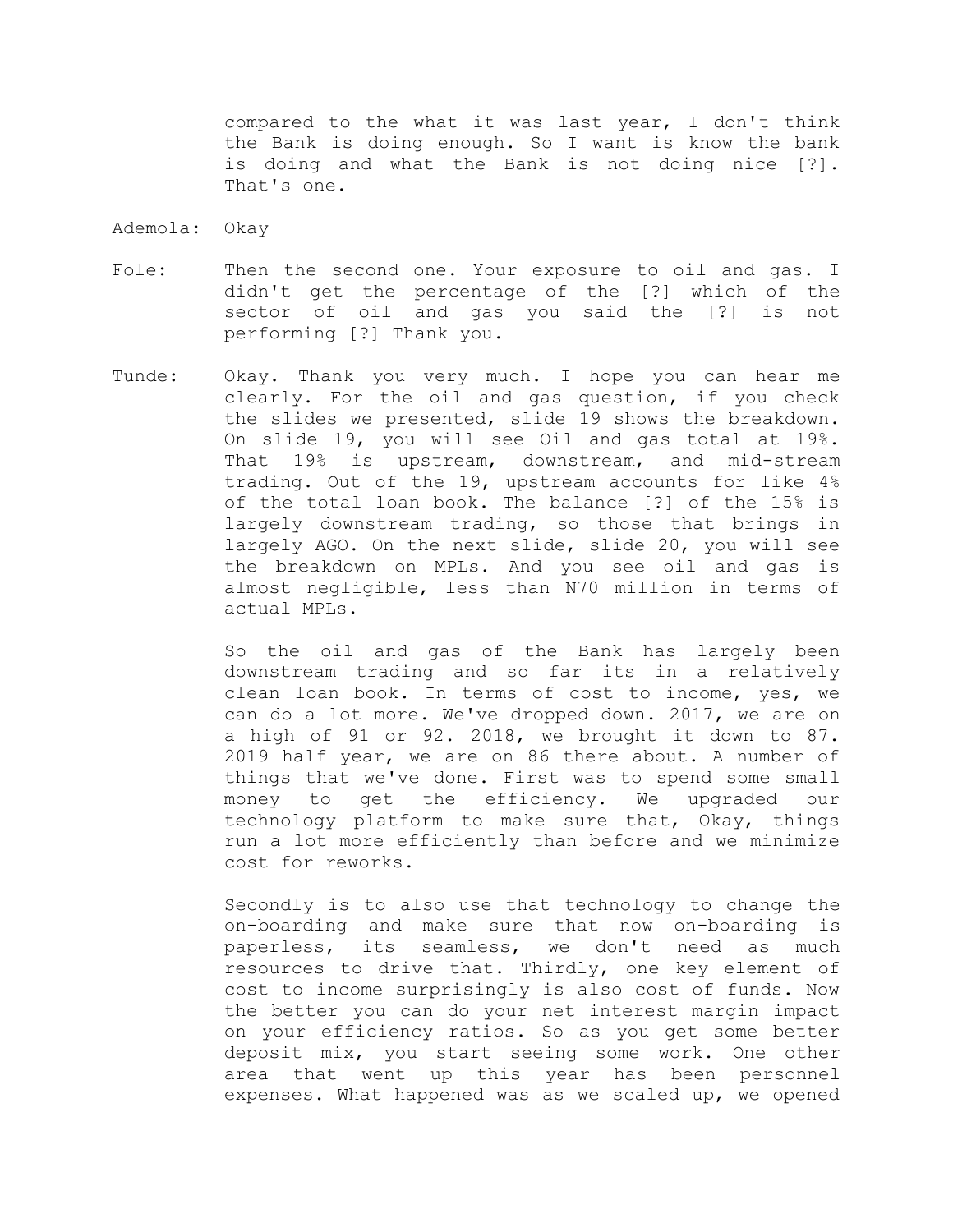additional five or so branches. We've tried to enter some new business segments, we brought in staff. As we digitize also we brought within the technology space to help.

And most importantly the need to remain competitive also came on board where some areas, competition had to be made a little bit more competitive to attract and retain the good hands. But the key driver is that for every Naira of cost, how do we maximize the return from this investment. So a lot of work still needs to be done in cost to income. But while commitment is, we bring it below 80 this year and by next year start getting close to the 60-50% industry average.

- Ademola: I think to add to Tunde response, its also the fact that there are some costs management initiatives such as converting power to our branches, moving towards the solar renewable energy space. We believe that we will be able to cut power costs by a minimum of 20% and then the impact of this will begin to be felt in the second half of the year. Thank you.
- Kay: Thank you. Your next question is from Chigozie Onuoha. Please, go ahead.
- Chigozie: Hello, good afternoon. Hello. I am Chigozie from Qual Invest Capital.
- Ademola: Okay.
- Chigozie: Yes. I have seen a number of your analysis and presentation. I saw less of a comparism between first half 2018 and first half 2019. I was seeing more of full year 2018 and half year 2019. I wonder if its such a wonderful comparism, full year and first quarter.
- Ademola: So you talking about first half or first quarter.
- Chigozie: First half. Most of the comparism is between 1st half 2019 and full year 2018. I saw less of 1st half 2018 comparing with 1st half 2019.
- Tunde: Good point. what we've done is that P&L items, we compare like for like. So if you look at slide 13 that shows the detail P&L, we did half year 2018, half 2019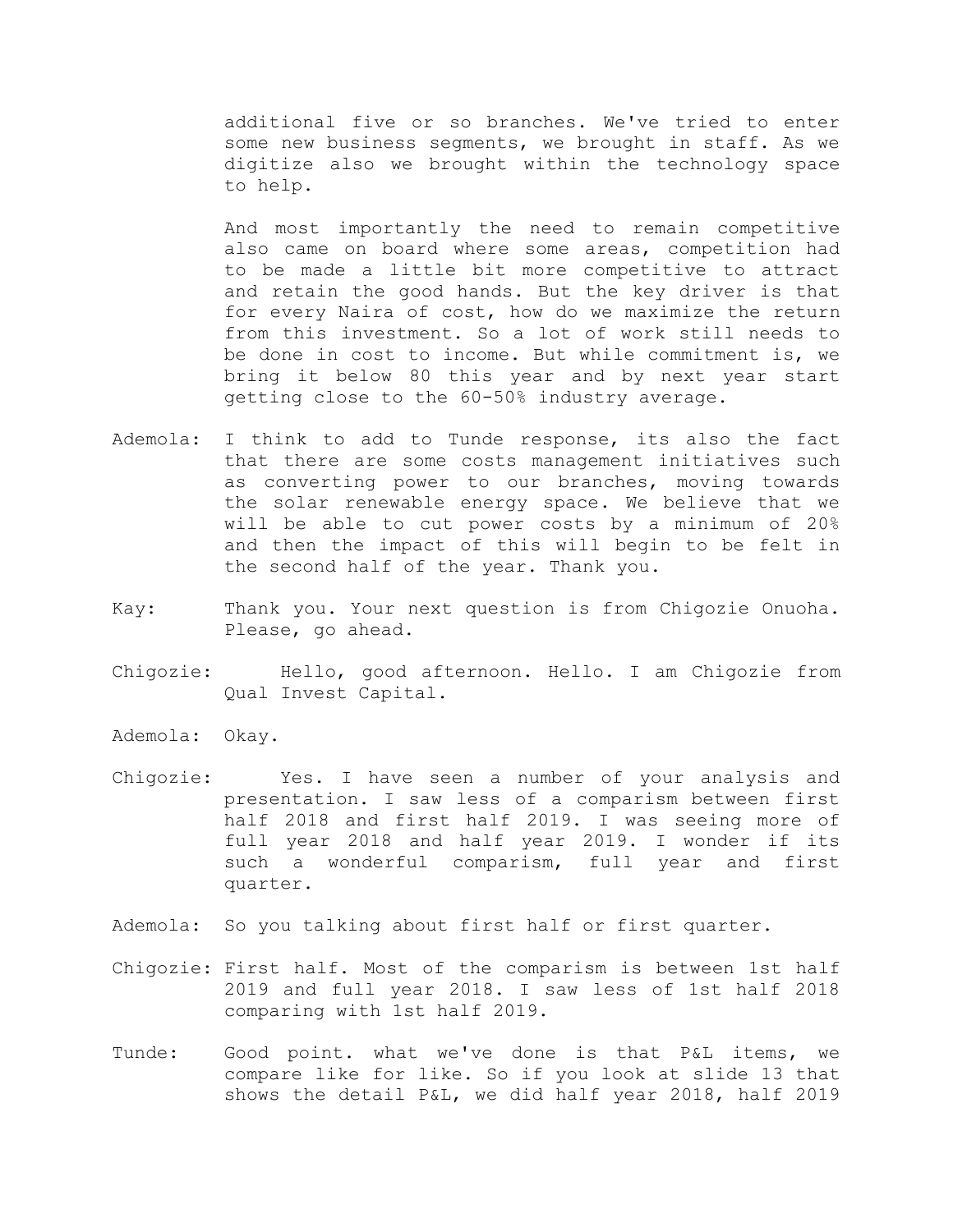and compared like for like. For Balance sheet elements. Balance Sheet is the cumulative target. so Balance Sheet will show full year and then the half year of 2019. But if you look at things that relates to income and loss statement. You will see that we compared 6 months to 6 months. What I can also do is we can also send you the detailed financials where you see a lot more details in the figures. But for P&L items, we try to compare 6 months to 6 months.

- Kay: Thank you. Your next question is from Ambrose Udeaba. Please, go ahead.
- Ambrose: Good afternoon all. Hello Good afternoon
- Tunde: Good afternoon.
- Ambrose: My name is Mr Ambrose Udeaba, calling from Qual Invest Capital limited. Hello?
- Tunde: Go ahead. Go ahead. Sir.
- Ambrose: Yes. My question is not really a question but a kind of commendation and at the same time a brief question. I want to know what the Bank is putting in place to actually include those who are financially excluded. Looking at recent data as released by the MBAC, taking it as a 43% non-financially included persons. Looking at the Agricultural sector, I know a lot of people and if the Bank can have a way of including them. Its definitely going to increase their participation in the financial industry and at the same time give the Bank leverage in terms of having more deposits. So I really want to know what is the future plan for Bank in that regard? Thank you.
- Tunde: Okay. Thank you very much. Yes. Financial inclusion is a major trust both from the regulatory point of view and also in particular for us in Wema. A number of regulatory initiatives have been launched, the main one being [Sanex], wherein an Agency network is being created to ensure that we bring on board a lot more people. CBN has also given go ahead for mobile wallet to be created by Banks to make things a lot easier. Internally in Wema, what have we done? The first thing was around empowerment and we saw a huge challenge within the female gender. So what we did was to work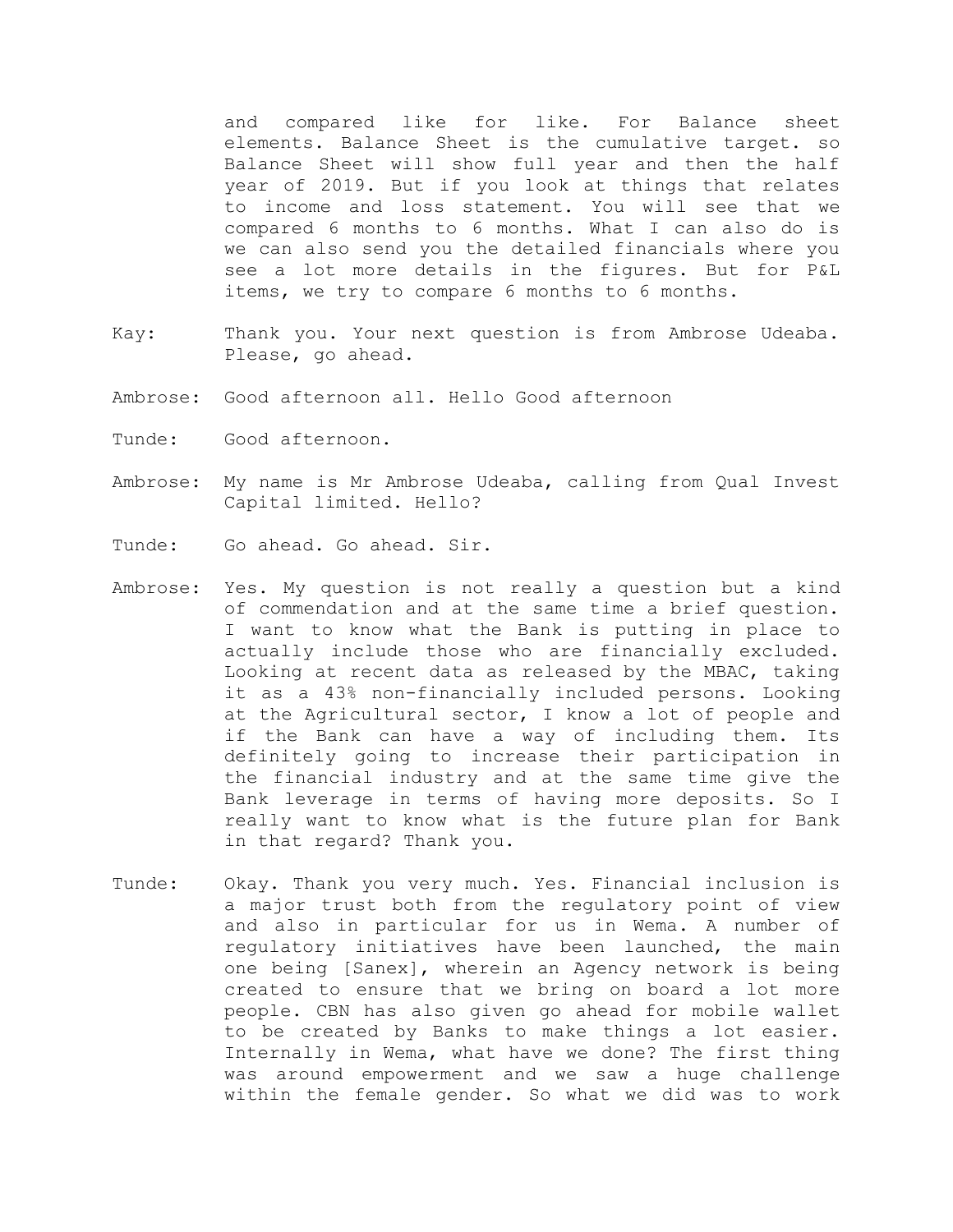and create a female value proposition known as [Serah] by Wema targeting this particular segment and make sure that they are empowered.

And we started seeing a lot of traction. For example, the Bank was in Ekiti just a few days ago and we saw some huge followership there. The Bank was in Ebonyi State and we saw some huge numbers. So that's one part of it. The other part of it is the Agency banking network. We can't deploy physical assets to all locations, we can't deploy branches or ATMs everywhere but with network of Agents, we can bring on board a lot more people. Today, Wema Bank has over 5,000 agents and the challenge is we want to keep growing that to some significant number between now and end of the year.

You also mentioned Agric. A number of things being done in Agric. I also my have my CRO here. But what we've done is to be a little bit cautious within the Agric space especially when it come to lending, to work within the confines of a number of the intervention programmes and selectively ensure that we get the best value for shareholders. So your point are valid. Financial inclusion is key but Wema has put in place a number of measures to drive this and we've started seeing the traction. Thank you.

- Kay: Thank you. Once again. To ask a question, please press "0" on your phone's keypad. Thank you. Your next question is from Oluwaseyio Adeose. Please, go ahead.
- Oluwasyi: Hello. Good afternoon. Thanks for taking this call. I just have two questions to ask quickly. One is to acknowledge that from your summary of performance, I can see that your loan to deposit ratio at different [?] is 2.98. But I know that given the recent CBN policy on the LDR, there are going to be priority given to specific sectors that they are trying to drive growth in. So I just wanted to have a sense as to what impact that's going to have on your current loan to deposit ratio? Are you going to be far given the CBN metrics in terms the weighting and all of that on that? I would how that would affect them or the Bank.

Second question I want to ask is if there's been any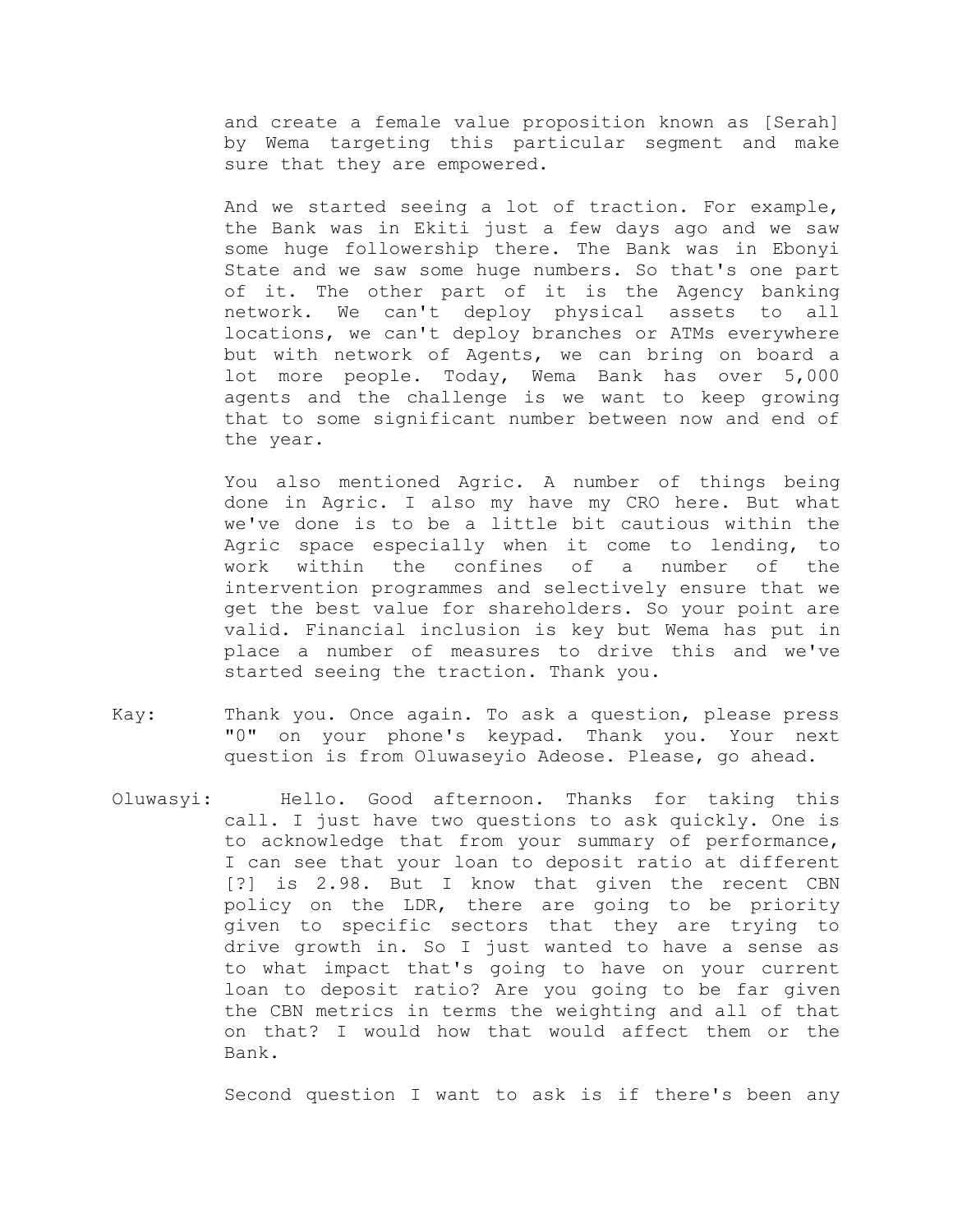change in the ownership structure given the recent capital market transaction or I should say stock market transaction that was seen last month or early this month. Thank you.

Ademola: Thank you Oluwaseun. Now to address the first question in terms of loans to deposit ratio, the circular says that 150% weight will be attached to the consumers/retail space in terms of lending. Without that adjustment, we are 62.98. So clearly with that adjustment we should be way way above the threshold or the benchmark. So really we do not foresee any issue. We also know that in the next half of the year, we might have some pay-downs, huge pay-downs. And then I must say that our pipeline for assets growth is quite robust and we do not have any concerns in terms where we are going to.

> And a number of things that are happening in the retail consumer space which give us a lot advantage in terms of maintaining this. So we do not foresee that we will fall foul of the new regulations in terms of LDR. Now of course there are certain segments. For example the mortgage space. Most of the Banks in Nigeria's Balance Sheet are not really skewed for mortgage assets, but what we are doing is we are engaging the pension industry to see how we can come up with some structure where mortgages could be deepened.

> Otherwise it will a tall order to go aggressively on the mortgage space. We also know there is NMRC, Nigeria Mortgage Refinance. We can deepen that space as well. Again mortgages will be encouraged. In terms of the second question, the ownership structure. There is no change in the ownership structure of the bank. The movement that you saw in the last month was actually a core investor trying to re-consolidate his holding. Basically, that is what happened. There is no new investor coming into the Bank. Thank you.

Kay: Thank you. Your next question is from Chidozie Onuoha. Please, go ahead.

Chidozie: Thank you. Good afternoon.

Tunde: Afternoon.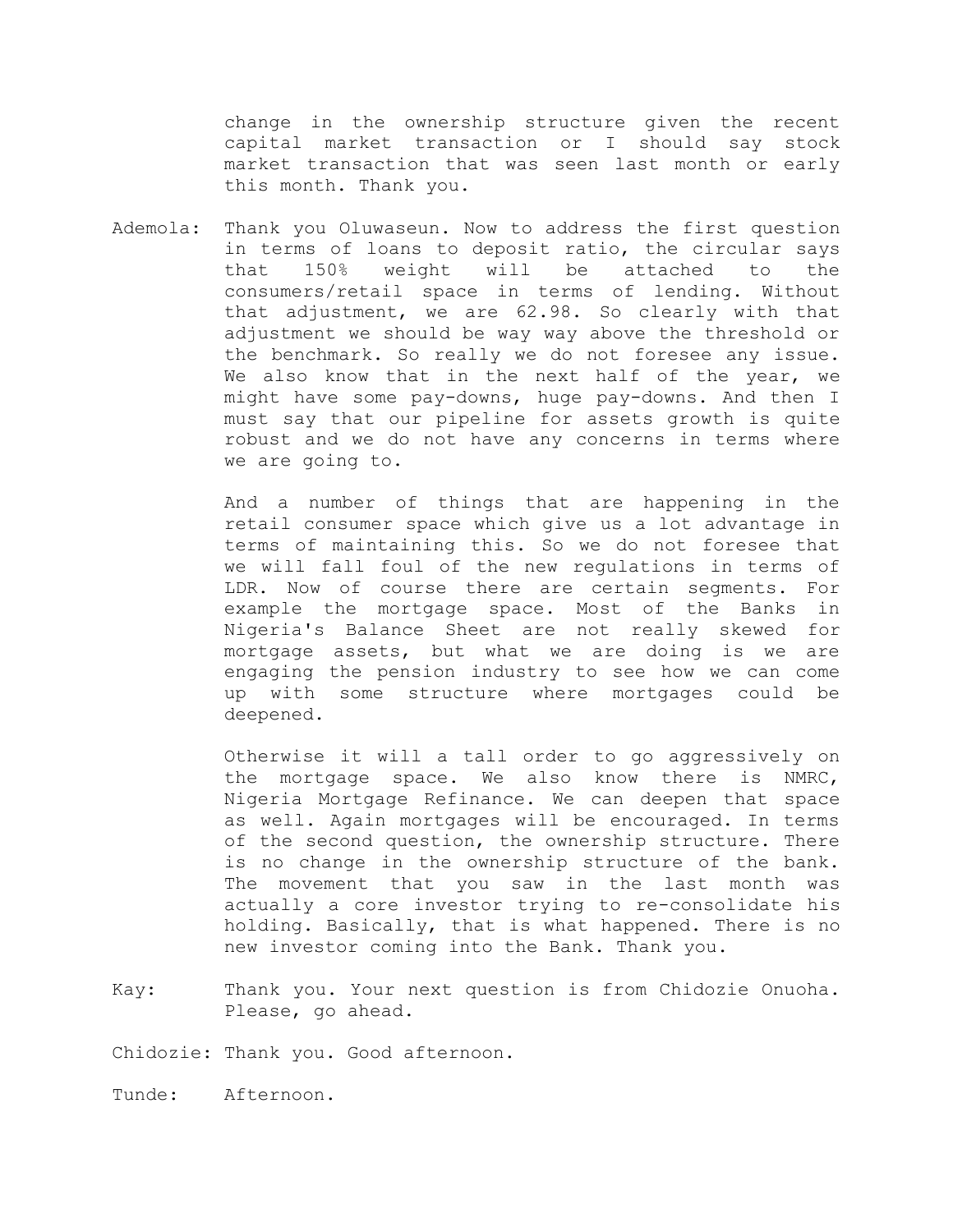- Chidozie: Thank you. Good afternoon. Yes. I looked at slide 14 again on the earnings strength. I saw the gross earnings is about 40.8 billion. that's good. The net interest income is about 32.89, but my query is on fees and commissions given that the loan book has increased significant but comparing the fees and commission its still less than first half 2017 values. So I don't really seems to understand given that for you to advance loans, there must be fees and commissions with it.
- Tunde: Okay. I am trying to show you the page. Yes. Your points are valid. If you look at the chart, these are commissions moved from 6.65 billion to 7.94 billion. But what we try to show here are fees that relates largely to Banking hall transactions, largely to treasury transactions, trading income and other fee lines. If you got to the account in note 8, you will see the fees relating to loans, the management fees, and credit related fees.

You see that that one actually moved almost 100% from 271 million to 407 million. But looking at other nonloan relate fees, the way we try to show here, to say outside of loans, what other fees are we getting? But you must also realize that a number of those key elements. Number one are a function of competition. Number two, are also a function of regulation. So no matter how many cards you have in the Bank, you can only charge N100 per month. So what you have to do is increase the base and get a lot more cards. No matter how many customers you have, account maintenance is it 1 per mill or 10 kobo per mill.

You can't charge more that what is in the bankers tariff. But what we try to show here really is fees that don't have any thing to do with lending and you can see it moved from 6 billion half of 2018 to 7.6 billion half of 2019. I hope this give some more lights to that?

- Kay: Thank you. There are currently no questions at this time. Please, go ahead.
- Ademola: I would like to thank you for joining us on this call. I will like to also place it on records that we are